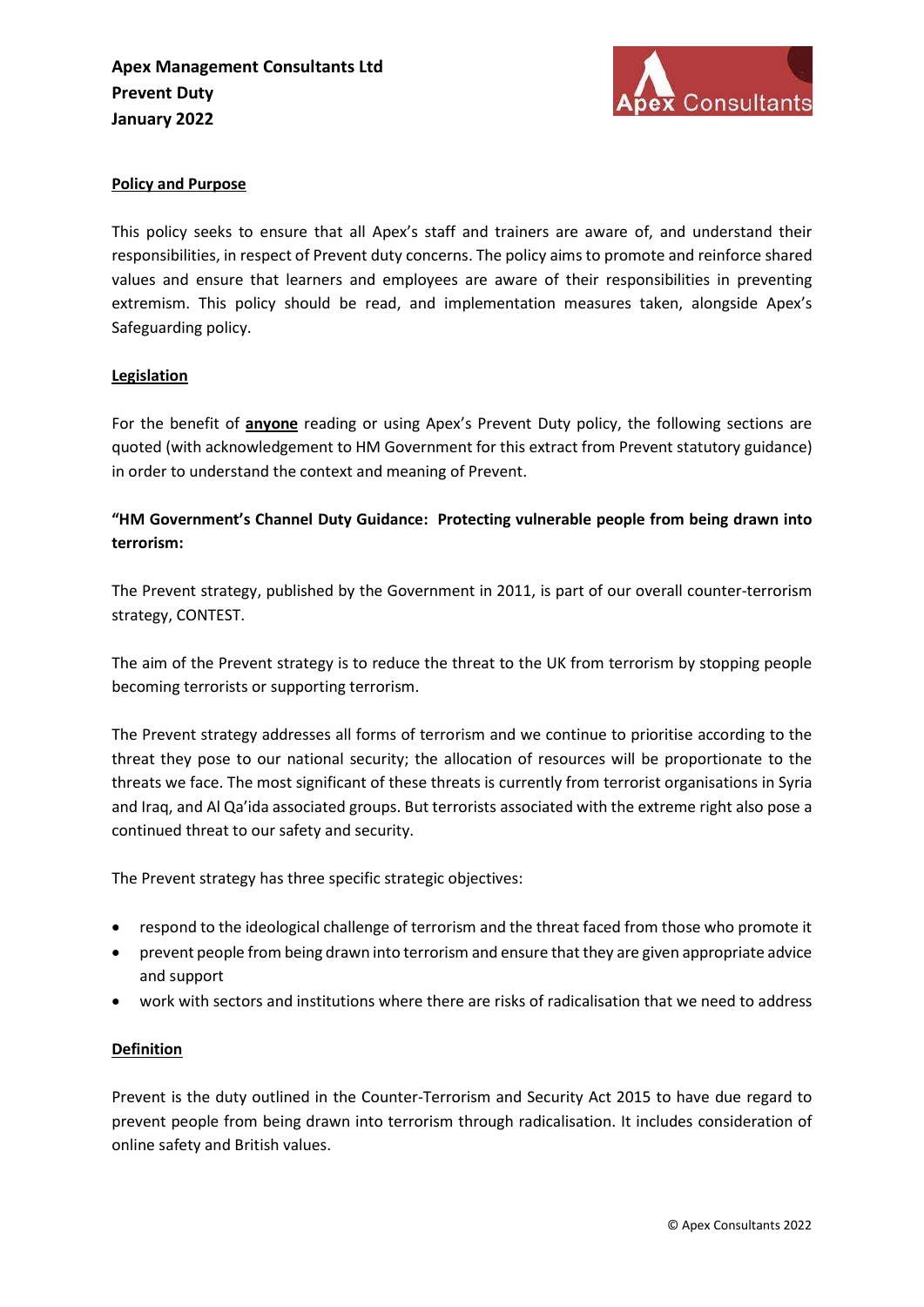

#### Implementation and Procedures

Apex have a legal responsibility to comply with the Prevent duty and this includes the promotion of British values, including democracy, rule of law, individual liberty, and tolerance and mutual respect of different faiths and beliefs. It also implies compliance with the Equality Act 2010 and avoidance of discrimination of those with protected characteristics (see Apex's Equality and Diversity policy). Steps required under Apex's Prevent duty are:

- 1) All Apex staff and associates are required to undertake Safeguarding and Prevent Duty training as part of their induction programme and at regular intervals thereafter (see Apex's Policy for Professional Development of Employees). The objective of the Prevent training is to ensure Apex staff understand what is meant by Prevent, why the UK Government has provided statutory guidance, what are the specific Prevent strategic objectives and how Apex staff should uphold key values and manage the Prevent requirements. The training also includes how to make apprentices aware of Prevent and how they should work with apprentices to ensure Prevent duties, reports and concerns are handled.
- 2) Apex staff and associates are expected to uphold the values within the Equality Act and to promote the values outlined in these procedures.
- 3) As part of their induction programme, apprentices will be briefed on Apex's Equality and Diversity Policy. Safeguarding Policy and Prevent Duty. Apprentice reviews (at minimum 12 weekly intervals) will update and reinforce this knowledge.
- 4) Apex staff must report any Safeguarding and Prevent concerns to Apex's Managing Director (MD), who will provide guidance on concerns wherever needed, including escalation through the Channel process if appropriate
- 5) Concerns expressed in point 4 above may include, but are not restricted to:
	- Expression of views which discriminate against protected groups or individuals
	- Reports from others over concerns about travel abroad which could involve extremist activities
	- Evidence of discriminatory treatment of groups or individuals
	- Evidence of bullying behaviour or harassment
	- Evidence of non-compliance with Apex's expectations of behaviour
	- Possessing or accessing extremist materials, or use of extremist language
	- Evidence of family concern about vulnerability to extremism
	- Expression of extremist views, including on social media
	- Threats of violence